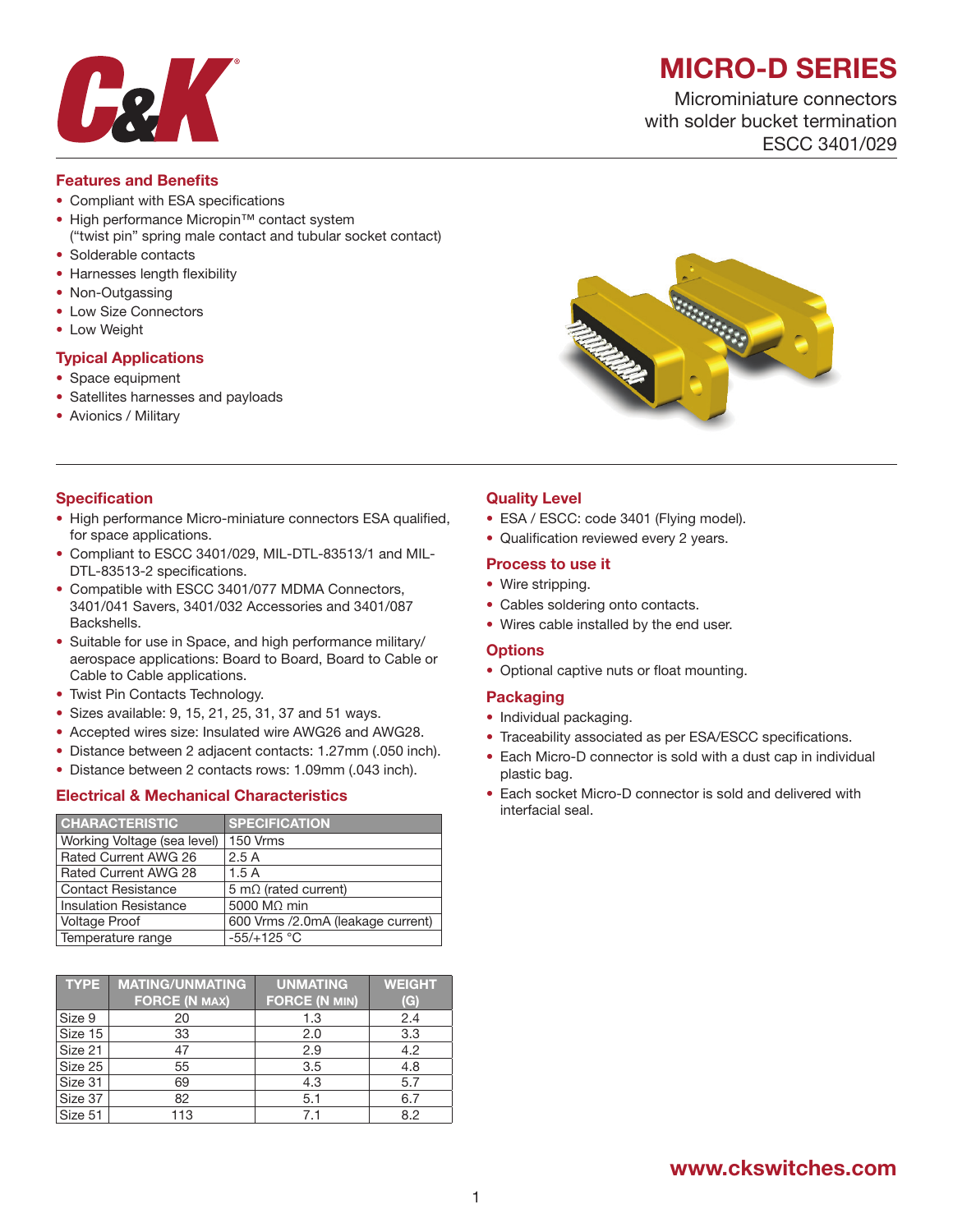## HOW TO ORDER

#### **CONNECTOR**

Our easy build-a-connector concept allows you to mix and match options to create the Micro-D connector you need. To order, select desired option from each category and place it in the appropriate box.



## MATERIALS & FINISHES

| <b>COMPONENT</b>                    | <b>MATERIAL</b>          | <b>FINISH</b>                                       |  |  |
|-------------------------------------|--------------------------|-----------------------------------------------------|--|--|
| Shell                               |                          | 01: 25.4 µm electroless Nickel over Copper underlay |  |  |
|                                     | Aluminium alloy          | 02: 2.54 µm Gold over 25.4 µm electroless Nickel    |  |  |
| Insulator<br>Liquid Crystal Polymer |                          | UL 94-V0, Glass-filled, Black Color                 |  |  |
| Female Contacts                     | Copper Alloy             | 1.27 µm Gold over Copper underlay                   |  |  |
| Male Contacts                       | Copper Alloy             | 1.27 µm Gold over Copper underlay                   |  |  |
| Accessories (E & F)                 | <b>Stainless Steel</b>   | 303 type, passivated                                |  |  |
| Interfacial Seals                   | Fluorosilicone elastomer | Pink color                                          |  |  |
| Dust Cap                            | Polyethylene             | Black color, antistatic.                            |  |  |



*Dimensions shown in: mm Specifications and dimensions subject to change*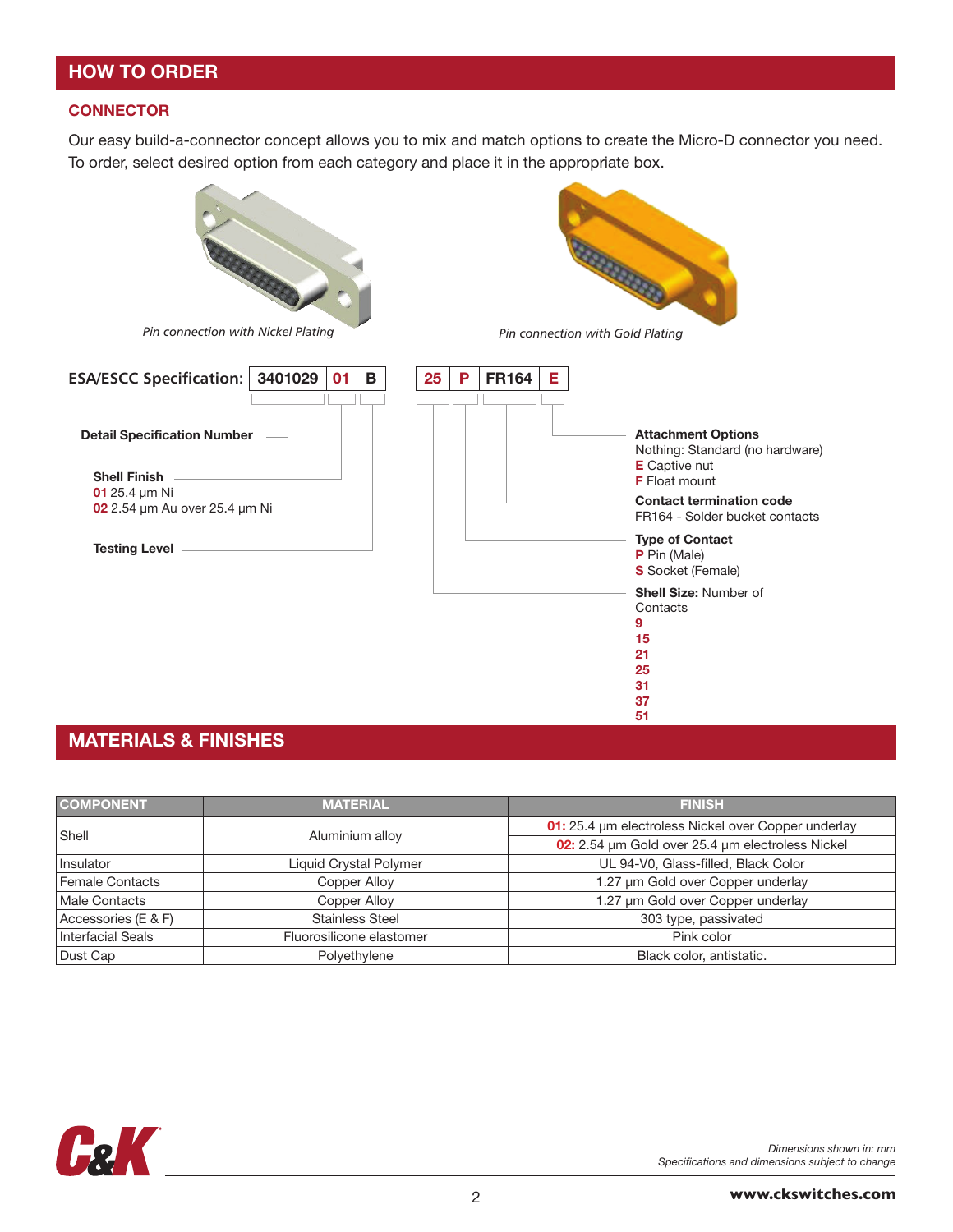## CONNECTOR DIMENSIONS



| SHELL SIZE | $A \pm 0.25$ | $B \pm 0.22$ | $C \pm 0.14$ | $D \pm 0.15$ | $E \pm 0.25$ | $F \pm 0.13$ | $J_{\pm 0.13}$ |
|------------|--------------|--------------|--------------|--------------|--------------|--------------|----------------|
| 9P         | 19.68        | 7.60         | 8.31         | 4.54         | 9.91         | 6.63         | 14.35          |
| <b>9S</b>  | 19.68        | 7.60         | 8.64         | 4.87         | 9.91         | 6.63         | 14.35          |
| 15P        | 23.50        | 7.60         | 12.12        | 4.54         | 13.72        | 6.63         | 18.16          |
| <b>15S</b> | 23.50        | 7.60         | 12.45        | 4.87         | 13.72        | 6.63         | 18.16          |
| <b>21P</b> | 27.30        | 7.60         | 15.93        | 4.54         | 17.53        | 6.63         | 21.97          |
| <b>21S</b> | 27.30        | 7.60         | 16.26        | 4.87         | 17.53        | 6.63         | 21.97          |
| 25P        | 29.84        | 7.60         | 18.47        | 4.54         | 20.07        | 6.63         | 24.51          |
| <b>25S</b> | 29.84        | 7.60         | 18.80        | 4.87         | 20.07        | 6.63         | 24.51          |
| 31P        | 33.65        | 7.60         | 22.28        | 4.54         | 23.88        | 6.63         | 28.32          |
| <b>31S</b> | 33.65        | 7.60         | 22.61        | 4.87         | 23.88        | 6.63         | 28.32          |
| 37P        | 37.46        | 7.60         | 26.09        | 4.54         | 27.69        | 6.63         | 32.13          |
| <b>37S</b> | 37.46        | 7.60         | 26.42        | 4.87         | 27.69        | 6.63         | 32.13          |
| 51P        | 36.20        | 8.70         | 24.83        | 5.68         | 26.42        | 7.65         | 30.86          |
| 51S        | 36.20        | 8.70         | 25.15        | 6.01         | 26.42        | 7.65         | 30.86          |

## ATTACHMENT OPTIONS



### Captive Nut (Option E) Captive Nut (Option E)





*Dimensions shown in: mm Specifications and dimensions subject to change*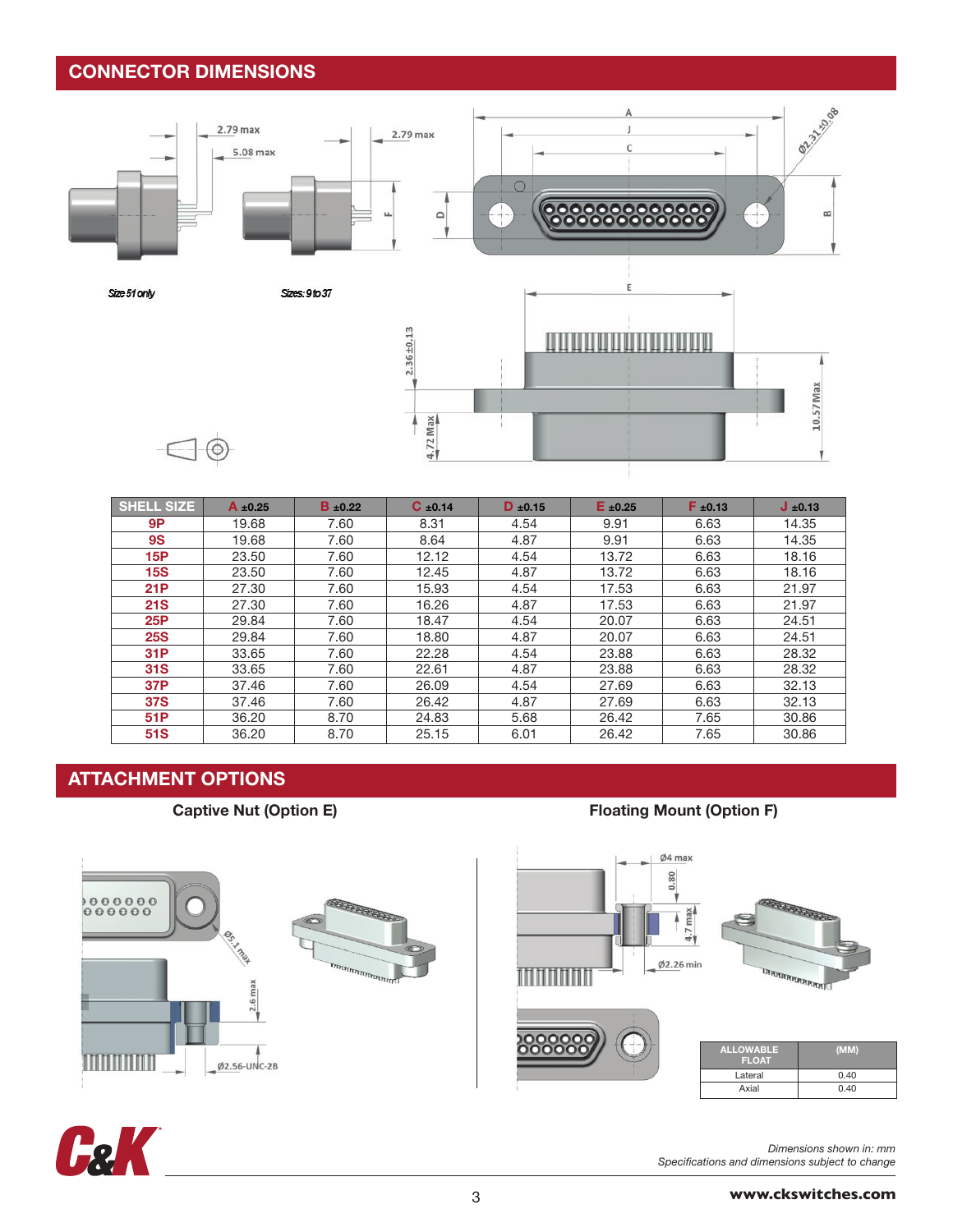## PROCESS – RECOMMENDED INSTRUCTION

#### Wire Stripping

Cut wire to length and strip insulation per below illustration. Check for broken or frayed wires.



Recommended wire:

3901 013 01 B: PTFE insulated wire AWG28

3901 013 02 B: PTFE insulated wire AWG26

3901 002 61 B: Polyimide insulated wire AWG28

3901 002 56 B: Polyimide insulated wire AWG26

## **ACCESSORIES**

| <b>INTERFACIAL SEAL</b> | <b>SIZE</b>     | <b>ESA/ESCC DESCRIPTION</b> | <b>C&amp;K P/N</b> |  |
|-------------------------|-----------------|-----------------------------|--------------------|--|
|                         | <b>9S</b>       | 340103212B                  | C115373-0050C      |  |
|                         | <b>15S</b>      | 340103213B                  | C115373-0051C      |  |
|                         | 21S             | 340103214B                  | C115373-0052C      |  |
|                         | 25S             | 340103215B                  | C115373-0053C      |  |
| <b>ANTIQUE</b>          | 31S             | 340103216B                  | C115373-0054C      |  |
|                         | 37S             | 340103217B                  | C115373-0055C      |  |
|                         | 51S             | 340103219B                  | C115373-0056C      |  |
| <b>MALE SCREWLOCK</b>   |                 | <b>ESA/ESCC DESCRIPTION</b> | <b>C&amp;K P/N</b> |  |
|                         |                 | 340103207B                  | C115366-9218C      |  |
| <b>DUST CAP</b>         | <b>SIZE</b>     | <b>DESCRIPTION</b>          | <b>C&amp;K P/N</b> |  |
|                         | 9P              | MDM-DUSTCAP-9P-FR022        | C115288-6927       |  |
|                         | <b>9S</b>       | MDM-DUSTCAP-9S-FR022        | C115288-6928       |  |
|                         | 15P             | MDM-DUSTCAP-15P-FR022       | C115288-6929       |  |
|                         | <b>15S</b>      | MDM-DUSTCAP-15S-FR022       | C115288-6930       |  |
|                         | 21P             | MDM-DUSTCAP-21P-FR022       | C115288-6931       |  |
|                         | 21S             | MDM-DUSTCAP-21S-FR022       | C115288-6932       |  |
| 不合                      | 25P             | MDM-DUSTCAP-25P-FR022       | C115288-6933       |  |
|                         | 25S             | MDM-DUSTCAP-25S-FR022       | C115288-6934       |  |
|                         | 31P             | MDM-DUSTCAP-31P-FR022       | C115288-6935       |  |
|                         | 31 <sub>S</sub> | MDM-DUSTCAP-31S-FR022       | C115288-6936       |  |
|                         | 37P             | MDM-DUSTCAP-37P-FR022       | C115288-6937       |  |
|                         | 37S             | MDM-DUSTCAP-37S-FR022       | C115288-6938       |  |
|                         | 51P             | MDM-DUSTCAP-51P-FR022       | C115288-6939       |  |
|                         | 51S             | MDM-DUSTCAP-51S-FR022       | C115288-6940       |  |

For the complete range of accessories and details, consult our MDM accessories datasheet.